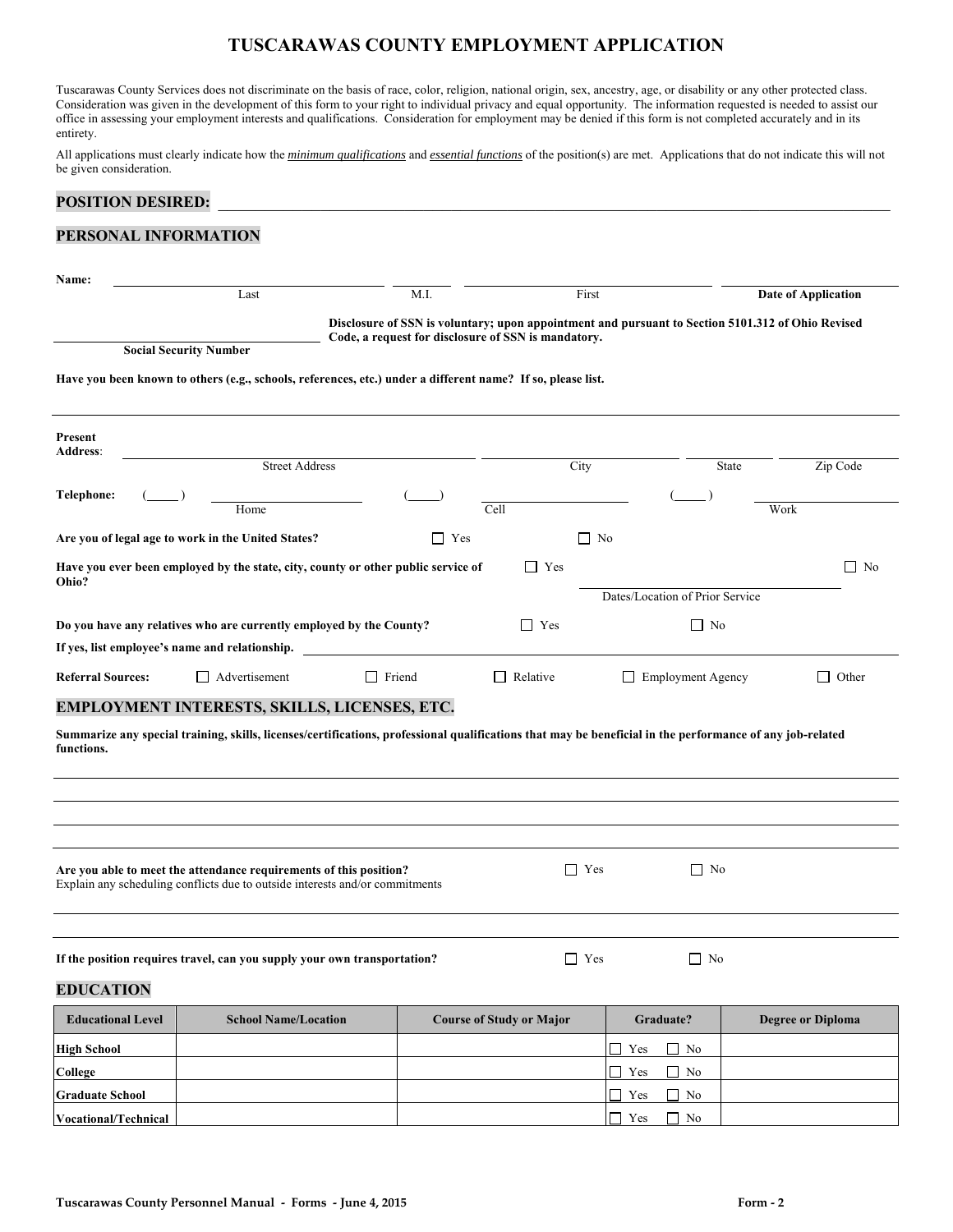### **EMPLOYMENT HISTORY**

**Please provide the following information on former employers, assignments, or volunteer activities, beginning with your present or most recent position. (You may submit a resume in addition to completing this section.) If you need additional space, attach extra copies of this page.** 

| <b>JOB TITLE:</b>                                                                                                                                           |                                                                                                                                                                                                                                                                                                                                                                                                                                                                                                                                                                                                                                 |
|-------------------------------------------------------------------------------------------------------------------------------------------------------------|---------------------------------------------------------------------------------------------------------------------------------------------------------------------------------------------------------------------------------------------------------------------------------------------------------------------------------------------------------------------------------------------------------------------------------------------------------------------------------------------------------------------------------------------------------------------------------------------------------------------------------|
| <b>Employer:</b>                                                                                                                                            | $\begin{tabular}{c} \bf Telephone: & \text{\textcolor{red}{\large ( \textcolor{blue}{\large )}} \textcolor{red}{\bf \large \color{green}{\large ( \textcolor{blue}{\large )}} \textcolor{red}{\bf \large \color{green}{\large ( \textcolor{blue}{\large )}} \textcolor{red}{\bf \large \color{green}{\large ( \textcolor{blue}{\large )}} \textcolor{red}{\bf \large \color{green}{\large ( \textcolor{blue}{\large )}} \textcolor{red}{\bf \large \color{green}{\large ( \textcolor{blue}{\large )}} \textcolor{red}{\bf \large \color{green}{\large ( \textcolor{blue}{\large )}} \textcolor{red}{\bf \large \color{green}{\$ |
| <b>Address:</b>                                                                                                                                             |                                                                                                                                                                                                                                                                                                                                                                                                                                                                                                                                                                                                                                 |
| <b>Employed From:</b>                                                                                                                                       | Involuntarily Terminated? □ Yes<br>$\Box$ No                                                                                                                                                                                                                                                                                                                                                                                                                                                                                                                                                                                    |
| <b>Reason for Leaving:</b><br>and the control of the control of the control of the control of the control of the control of the control of the              |                                                                                                                                                                                                                                                                                                                                                                                                                                                                                                                                                                                                                                 |
| $\int$ /hr.<br><b>Salary Beginning:</b>                                                                                                                     | Salary Ending: \$ /hr.                                                                                                                                                                                                                                                                                                                                                                                                                                                                                                                                                                                                          |
| <b>Immediate Supervisor/Title:</b><br><u> 1989 - Johann John Stone, markin fan it ferstjer fan de ferstjer fan it ferstjer fan it ferstjer fan it fers</u>  | May We Contact? $\Box$ Yes<br>$\Box$ No<br>$\Box$ Later                                                                                                                                                                                                                                                                                                                                                                                                                                                                                                                                                                         |
| <b>Description of Work Responsibilities:</b>                                                                                                                |                                                                                                                                                                                                                                                                                                                                                                                                                                                                                                                                                                                                                                 |
| <b>JOB TITLE:</b>                                                                                                                                           |                                                                                                                                                                                                                                                                                                                                                                                                                                                                                                                                                                                                                                 |
| <b>Employer:</b><br><u> 1989 - Johann Stoff, amerikansk politiker (* 1908)</u>                                                                              | $\begin{tabular}{c} \bf Telephone: & \text{\textcolor{red}{\large \textbf{}}\textbf{}} & \text{\textcolor{red}{\bf -} \textbf{}} \\ \end{tabular}$                                                                                                                                                                                                                                                                                                                                                                                                                                                                              |
| <b>Address:</b>                                                                                                                                             |                                                                                                                                                                                                                                                                                                                                                                                                                                                                                                                                                                                                                                 |
| <b>Employed From:</b><br>To:<br><u> Alexandria (Carlo Carlo Carlo Carlo Carlo Carlo Carlo Carlo Carlo Carlo Carlo Carlo Carlo Carlo Carlo Carlo Ca</u>      | Involuntarily Terminated? □ Yes<br>$\Box$ No                                                                                                                                                                                                                                                                                                                                                                                                                                                                                                                                                                                    |
| <b>Reason for Leaving:</b><br><u> 1989 - Johann Barbara, markazi ya mshindi ya matu ya matu ya matu ya matu ya matu ya matu ya matu ya matu ya</u>          |                                                                                                                                                                                                                                                                                                                                                                                                                                                                                                                                                                                                                                 |
| $\int$ /hr.<br><b>Salary Beginning:</b>                                                                                                                     | Salary Ending: \$ /hr.                                                                                                                                                                                                                                                                                                                                                                                                                                                                                                                                                                                                          |
| <b>Immediate Supervisor/Title:</b><br><u> 1990 - Johann Barbara, martin amerikan basar dan berasal dan berasal dalam basar dalam basar dalam basar dala</u> | May We Contact? $\Box$ Yes<br>$\Box$ No<br>$\Box$ Later                                                                                                                                                                                                                                                                                                                                                                                                                                                                                                                                                                         |
| <b>Description of Work Responsibilities:</b>                                                                                                                | Comments: <u>comments</u>                                                                                                                                                                                                                                                                                                                                                                                                                                                                                                                                                                                                       |
| <b>JOB TITLE:</b>                                                                                                                                           |                                                                                                                                                                                                                                                                                                                                                                                                                                                                                                                                                                                                                                 |
| <b>Employer:</b>                                                                                                                                            | $\begin{tabular}{c} \bf Telephone: & \text{\textcolor{red}{\large \textbf{}}\textbf{}} & \text{\textcolor{red}{\bf -} \textbf{}} \\ \end{tabular}$                                                                                                                                                                                                                                                                                                                                                                                                                                                                              |
| Address:                                                                                                                                                    |                                                                                                                                                                                                                                                                                                                                                                                                                                                                                                                                                                                                                                 |
| <b>Employed From:</b>                                                                                                                                       | Involuntarily Terminated? □ Yes<br>$\Box$ No                                                                                                                                                                                                                                                                                                                                                                                                                                                                                                                                                                                    |
| <b>Reason for Leaving:</b>                                                                                                                                  |                                                                                                                                                                                                                                                                                                                                                                                                                                                                                                                                                                                                                                 |
| $\int$ /hr.<br><b>Salary Beginning:</b>                                                                                                                     | Salary Ending: \$ /hr.                                                                                                                                                                                                                                                                                                                                                                                                                                                                                                                                                                                                          |
| <b>Immediate Supervisor/Title:</b>                                                                                                                          | May We Contact? $\Box$ Yes<br>$\Box$ Later<br>$\Box$ No                                                                                                                                                                                                                                                                                                                                                                                                                                                                                                                                                                         |
| <b>Description of Work Responsibilities:</b>                                                                                                                | Comments: <u>Comments:</u>                                                                                                                                                                                                                                                                                                                                                                                                                                                                                                                                                                                                      |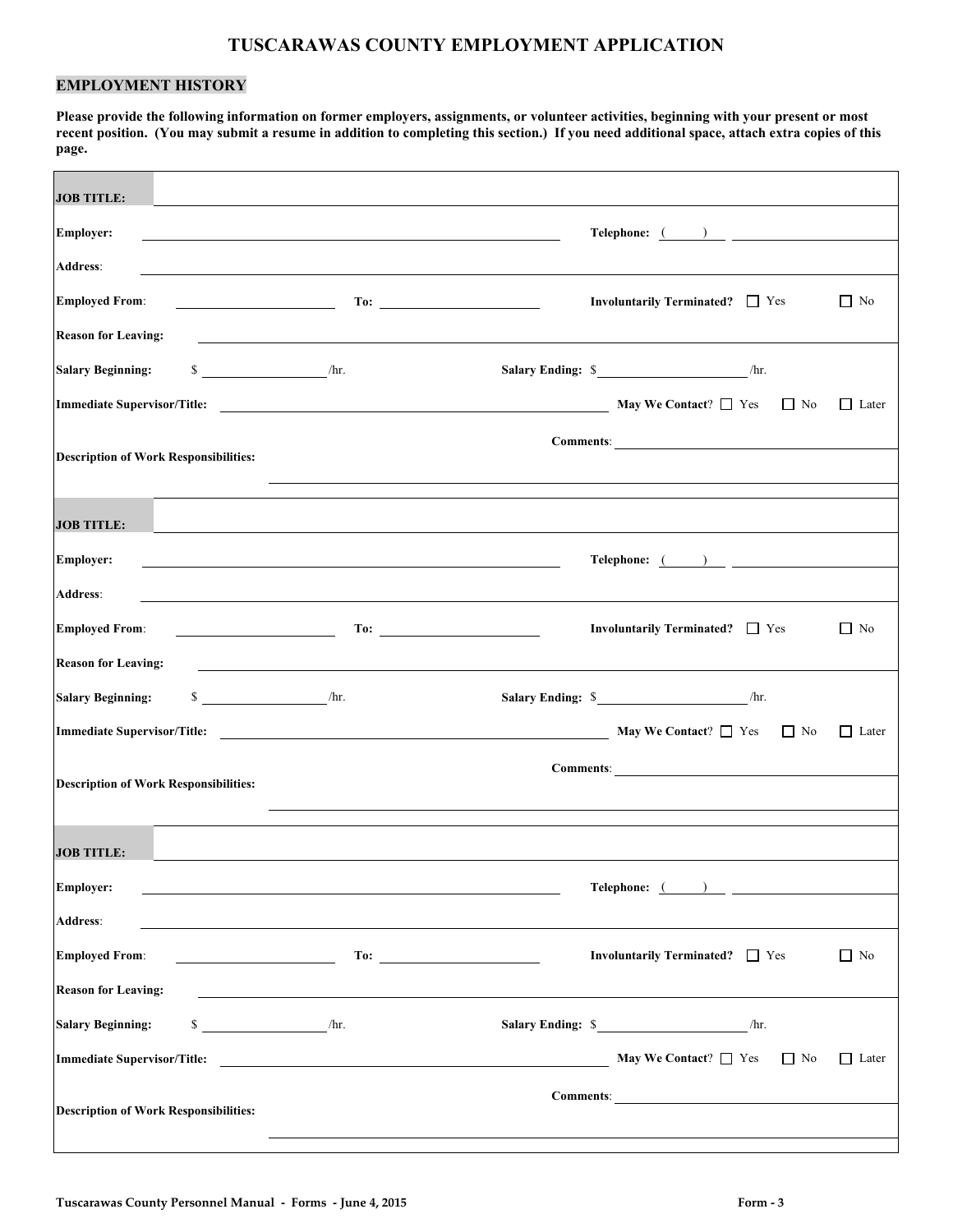### **SKILL EXPERIENCE INVENTORY**

Please indicate your proficiency in the following skill and/or knowledge areas (check all that apply). **All information is subject to verification**.

| <b>Clerical/Administrative Support</b> |     |                                        |  |  |
|----------------------------------------|-----|----------------------------------------|--|--|
| $\Box$ Keyboarding                     | wpm | Accounting<br>$\mathsf{L}$             |  |  |
| Customer Service (human relations)     |     | Cash Handling<br>$\mathsf{L}$          |  |  |
| □ Legal Terminology                    |     | Report/Letter Writing<br>$\perp$       |  |  |
| Multi-line Phone System                |     | Budgeting                              |  |  |
| $\Box$ Dictation                       |     | Document Imaging/Scanning              |  |  |
| $\Box$ Other                           |     |                                        |  |  |
|                                        |     |                                        |  |  |
| <b>Computer Skills</b>                 |     |                                        |  |  |
| Word Processing                        |     | Hardware Installation/Repair           |  |  |
| $\Box$ Spreadsheets                    |     | System Maintenance                     |  |  |
| Presentation Software                  |     | Peripherals (printers, scanners, etc.) |  |  |
| $\Box$ Software Installation           |     |                                        |  |  |
| $\hfill\Box$ Other                     |     |                                        |  |  |
|                                        |     |                                        |  |  |
| <b>Case Management</b>                 |     |                                        |  |  |
| $\Box$ Case Plan Development           |     | Investigations<br>$\mathsf{L}$         |  |  |
| Information and Referral               |     | Spanish Interpretation                 |  |  |
| $\Box$ Counseling                      |     | Interviewing                           |  |  |
| Social Service Programming             |     | Crisis Intervention                    |  |  |
| $\Box$ Other                           |     |                                        |  |  |
|                                        |     |                                        |  |  |
| Administrative                         |     |                                        |  |  |
| $\Box$ Supervision                     |     | Program/Operations Planning<br>П       |  |  |
| Fiscal Management                      |     | Human Resources Management             |  |  |
| Policy Development                     |     | Marketing (media and public relations) |  |  |
| $\Box$ Grant Writing                   |     | Regulatory Compliance Oversight        |  |  |
| $\Box$ Other                           |     |                                        |  |  |
|                                        |     |                                        |  |  |

### **AFFILIATIONS**

| List professional, trade, business, or civic organizations and offices/licenses held. (Exclude memberships which would reveal sex, race, religion, national origin, age,<br>disability, or any other similarly protected class.) |        |  |  |
|----------------------------------------------------------------------------------------------------------------------------------------------------------------------------------------------------------------------------------|--------|--|--|
|                                                                                                                                                                                                                                  | Office |  |  |
|                                                                                                                                                                                                                                  | Office |  |  |
|                                                                                                                                                                                                                                  | Office |  |  |
|                                                                                                                                                                                                                                  | Office |  |  |

#### **REFERENCES**

Please list the name and telephone number of three (3) individuals whom we may contact for a professional or work-related reference. Exclude relatives and personal references.

| Name/Title | <b>Address</b> | <b>Phone</b> |
|------------|----------------|--------------|
| 11.        |                |              |
| 2.         |                |              |
| 3.         |                |              |